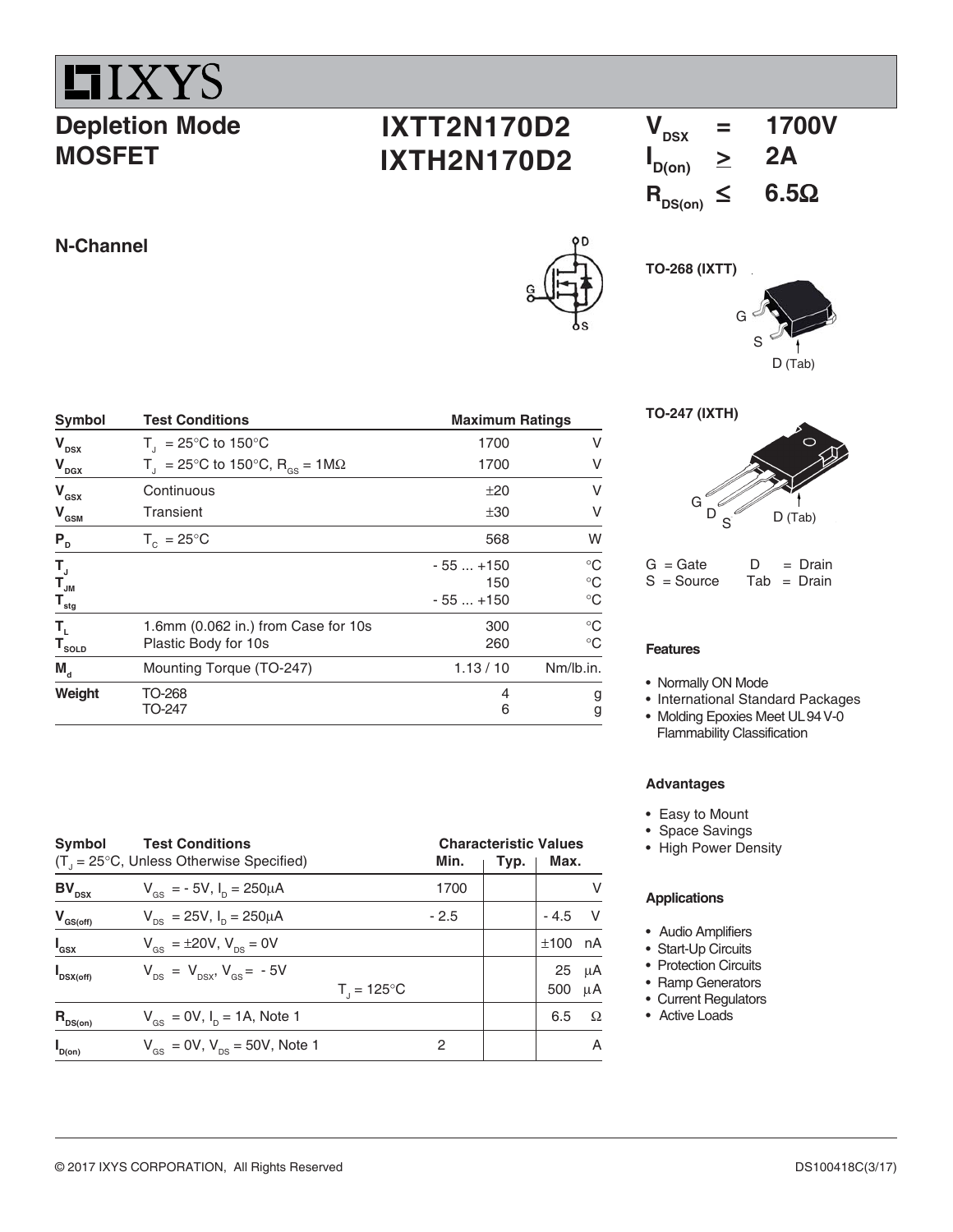# **LIXYS**

## **IXTT2N170D2 IXTH2N170D2**

| <b>Test Conditions</b><br>Symbol |  |                                                                         |      | <b>Characteristic Values</b> |               |
|----------------------------------|--|-------------------------------------------------------------------------|------|------------------------------|---------------|
|                                  |  | $(T1 = 25°C, Unless Otherwise Specifically)$                            | Min. | Typ.                         | Max.          |
| $g_{\rm fs}$                     |  | $V_{\text{ns}} = 30V$ , $I_{\text{p}} = 1A$ , Note 1                    | 1.4  | 2.2                          | S             |
| $C_{\rm{iss}}$                   |  |                                                                         |      | 3650                         | рF            |
| $C_{\rm oss}$                    |  | $V_{\text{gs}} = -10V$ , $V_{\text{ps}} = 25V$ , f = 1MHz               |      | 206                          | рF            |
| $C_{\rm rss}$                    |  |                                                                         |      | 80                           | pF            |
| $t_{\text{\tiny d(0n)}}$         |  | <b>Resistive Switching Times</b>                                        |      | 28                           | ns            |
| τ,                               |  | $V_{\text{gs}} = \pm 5V$ , $V_{\text{ps}} = 850V$ , $I_{\text{p}} = 1A$ |      | 58                           | ns            |
| $t_{\text{\tiny d(off)}}$        |  |                                                                         |      | 33                           | ns            |
| $t_{f}$                          |  | $R_{\alpha} = 2\Omega$ (External)                                       |      | 106                          | ns            |
| $\mathbf{Q}_{\text{g(on)}}$      |  |                                                                         |      | 110                          | nC            |
| $Q_{gs}$                         |  | $V_{GS} = \pm 5V$ , $V_{DS} = 850V$ , $I_{D} = 1A$                      |      | 12                           | пC            |
| $\mathbf{Q}_{\text{gd}}$         |  |                                                                         |      | 60                           | nC            |
| $R_{thJC}$                       |  |                                                                         |      |                              | 0.22 °C/W     |
| $R_{\text{thCS}}$                |  | TO-247                                                                  |      | 0.21                         | $\degree$ C/W |

**TO-268 Outline** F  $\Box$ 42 面世 Terminals: 1 - Gate 2,4 - Drain 3 - Source

| <b>SYM</b>      | <b>INCHES</b> |                   | MILLIMETERS |       |  |
|-----------------|---------------|-------------------|-------------|-------|--|
|                 | MIN           | MAX               | MIN         | MAX   |  |
| Α               | .193          | .201              | 4.90        | 5.10  |  |
| A1              | .106          | .114              | 2.70        | 2.90  |  |
| A2              | .001          | .010              | 0.02        | 0.25  |  |
| b               | .045          | .057              | 1.15        | 1.45  |  |
| $\overline{b2}$ | .075          | .083              | 1.90        | 2.10  |  |
| Ċ               | .016          | .026              | 0.40        | 0.65  |  |
| C <sub>2</sub>  | .057          | .063              | 1.45        | 1.60  |  |
| D               | .543          | .551              | 13.80       | 14.00 |  |
| D <sub>1</sub>  | .488          | .500              | 12.40       | 12.70 |  |
| F               | .624          | .632              | 15.85       | 16.05 |  |
| E <sub>1</sub>  | .524          | $\overline{.}535$ | 13.30       | 13.60 |  |
| e               | .215          | BSC               | 5.45 BSC    |       |  |
| Н               | .736          | .752              | 18.70       | 19.10 |  |
|                 | .094          | .106              | 2.40        | 2.70  |  |
| l 1             | .047          | .055              | 1.20        | 1.40  |  |
| L <sub>2</sub>  | .039          | .045              | 1.00        | 1.15  |  |
| .3              | .010          | BSC               | 0.25 BSC    |       |  |
| $\overline{4}$  | .150          | .161              | 3.80        | 4.10  |  |



Terminals: 1 - Gate 2 - Drain 3 - Source

| Dim.           | Millimeter      |            |       | Inches  |  |  |
|----------------|-----------------|------------|-------|---------|--|--|
|                | Min.            | Max.       | Min.  | Max.    |  |  |
| A              | 4.7             | 5.3        | .185  | .209    |  |  |
| A <sub>1</sub> | 2.2             | 2.54       | .087  | .102    |  |  |
| $A_{\circ}$    | 2.2             | 2.6        | .059  | .098    |  |  |
| b              | 1.0             | 1.4        | .040  | .055    |  |  |
| b,             | 1.65            | 2.13       | .065  | .084    |  |  |
| b,             | 2.87            | 3.12       | .113  | .123    |  |  |
| C              | $\overline{.4}$ | .8         | .016  | .031    |  |  |
| D              | 20.80           | 21.46      | .819  | .845    |  |  |
| E              | 15.75           | 16.26      | .610  | .640    |  |  |
| e              | 5.20            | 5.72       | 0.205 | 0.225   |  |  |
| L              | 19.81           | 20.32      | .780  | .800    |  |  |
| L1             |                 | 4.50       |       | .177    |  |  |
| ØP             | 3.55            | 3.65       | .140  | .144    |  |  |
| Q              | 5.89            | 6.40       | 0.232 | 0.252   |  |  |
| R              | 4.32            | 5.49       | .170  | .216    |  |  |
| S              | 6.15            | <b>BSC</b> |       | 242 BSC |  |  |

**Safe-Operating-Area Specification**

|            |                                                                                     | <b>Characteristic Values</b> |                   |      |  |  |
|------------|-------------------------------------------------------------------------------------|------------------------------|-------------------|------|--|--|
| Symbol     | <b>Test Conditions</b>                                                              |                              | Min. $\vert$ Typ. | Max. |  |  |
| <b>SOA</b> | $V_{\text{pc}}$ = 1700V, I <sub>n</sub> = 120mA, T <sub>n</sub> = 75°C, Tp = 5s 204 |                              |                   | w    |  |  |

#### **Source-Drain Diode**

| Symbol                        | <b>Test Conditions</b>                              | <b>Characteristic Values</b> |      |      |  |  |  |  |
|-------------------------------|-----------------------------------------------------|------------------------------|------|------|--|--|--|--|
|                               | $(T_{1} = 25^{\circ}C,$ Unless Otherwise Specified) | Min.                         | Typ. | Max. |  |  |  |  |
| $V_{SD}$                      | $I_F = 2A$ , $V_{gs} = -10V$ , Note 1               |                              | 0.75 | 1.30 |  |  |  |  |
| $t_{rr}$                      | $I_{F} = 2A$ , -di/dt = 100A/ $\mu$ s               |                              | 2.8  | μs   |  |  |  |  |
| $I_{\rm RM}$                  | $V_{\rm B} = 100V, V_{\rm ds} = -10V$               |                              | 45.0 | A    |  |  |  |  |
| $\mathbf{Q}_{_{\mathsf{RM}}}$ |                                                     |                              | 63.0 | uС   |  |  |  |  |

Note 1. Pulse test,  $t \le 300 \mu s$ , duty cycle,  $d \le 2\%$ .

IXYS Reserves the Right to Change Limits, Test Conditions, and Dimensions.

| IXYS MOSFETs and IGBTs are covered                                                                           |  | 4.835.592  4.931.844  5.049.961  5.237.481  6.162.665 |                                                                      | 6.404.065 B1 6.683.344 |           |                        | 6.727.585 7.005.734 B2 7.157.338B2  |  |
|--------------------------------------------------------------------------------------------------------------|--|-------------------------------------------------------|----------------------------------------------------------------------|------------------------|-----------|------------------------|-------------------------------------|--|
| by one or more of the following U.S. patents: 4,860,072 5,017,508 5,063,307 5,381,025 6,259,123 B1 6,534,343 |  |                                                       |                                                                      |                        |           |                        | 6,710,405 B2 6,759,692 7,063,975 B2 |  |
|                                                                                                              |  |                                                       | 4,881,106  5,034,796  5,187,117  5,486,715  6,306,728  B1  6,583,505 |                        | 6.710.463 | 6.771.478 B2 7.071.537 |                                     |  |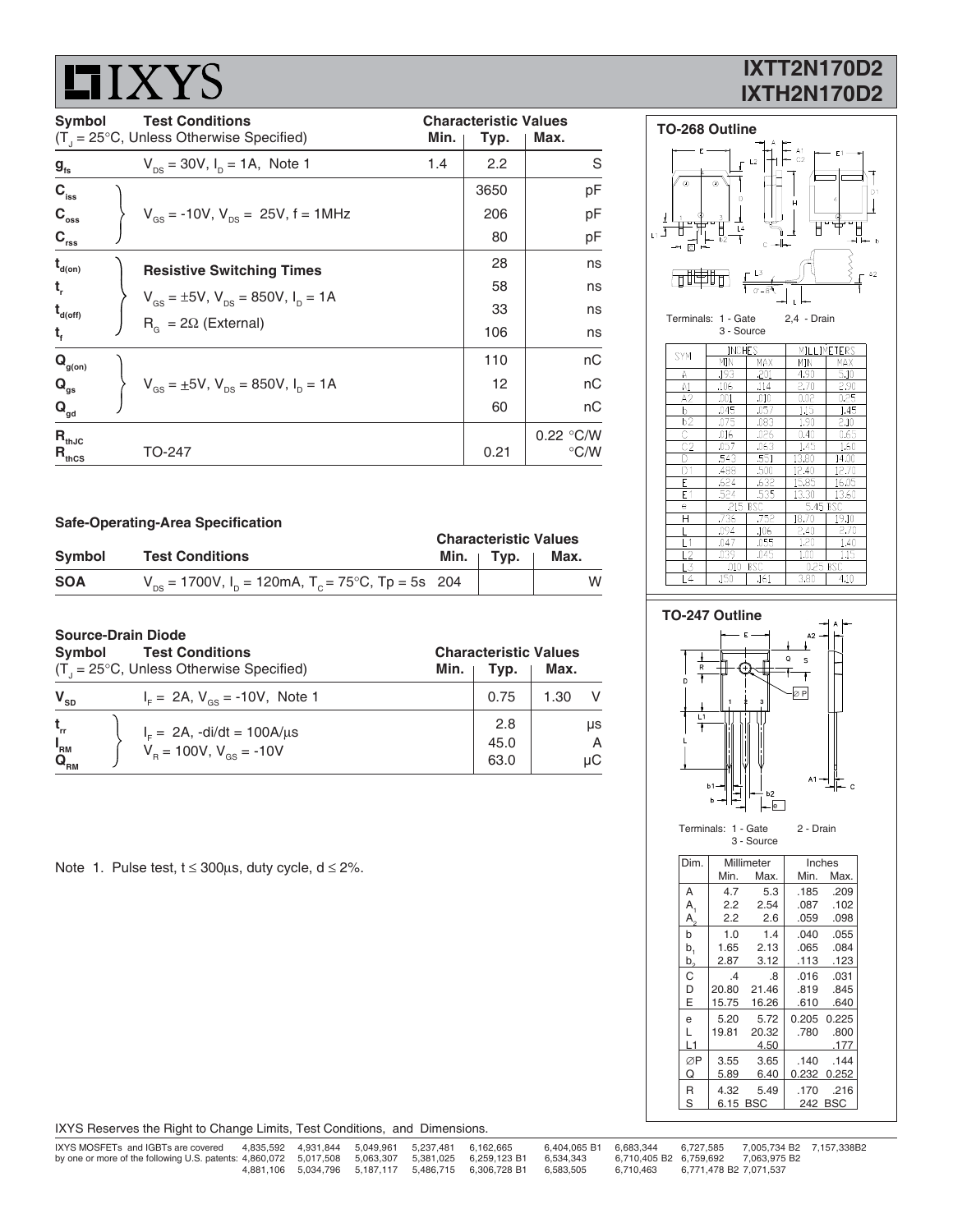

## **IXTT2N170D2 IXTH2N170D2**







**Fig. 4. Drain Current @ T<sub>J</sub> = 25<sup>o</sup>C** 



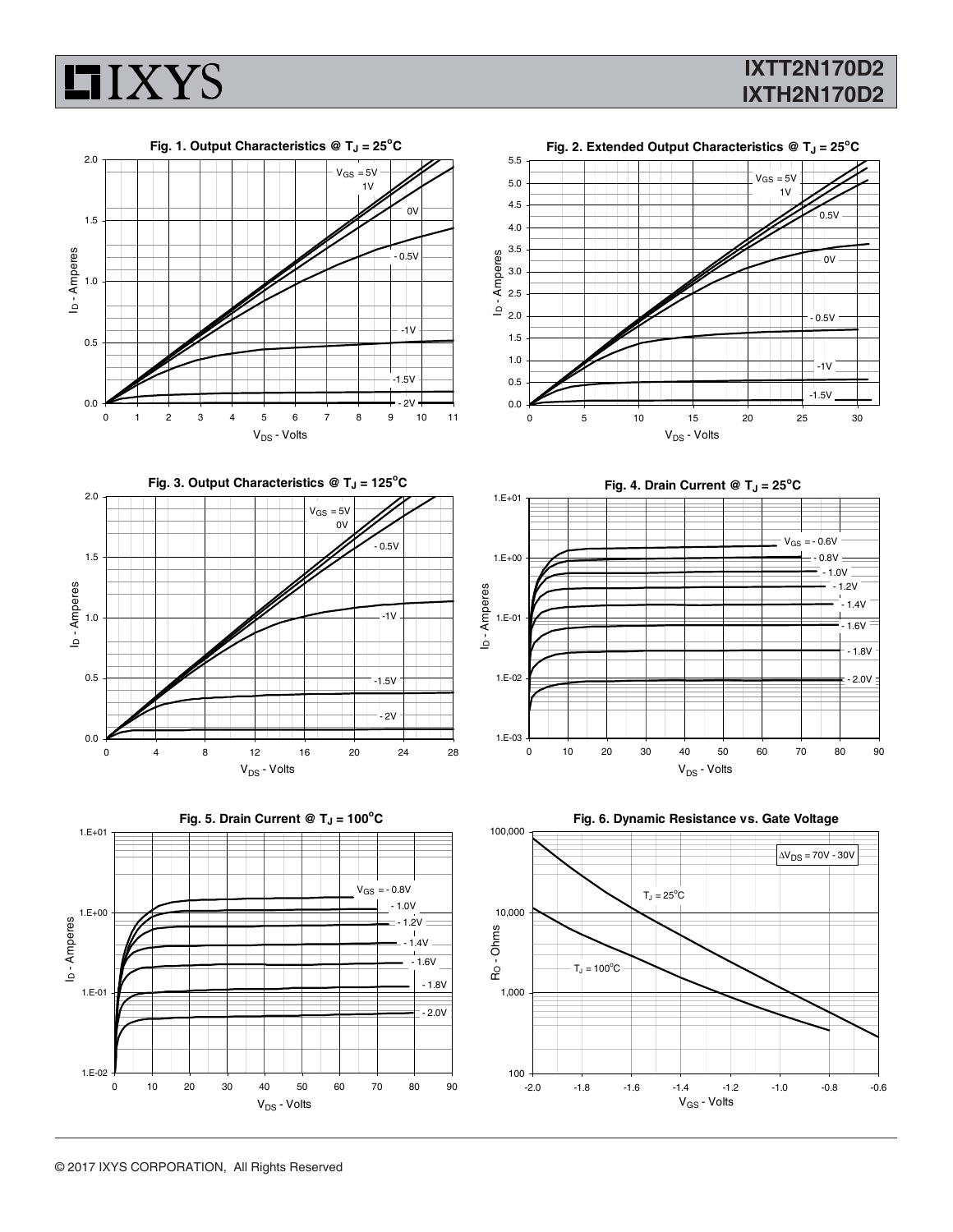

0.8 1.0

1.2

### **IXTT2N170D2 IXTH2N170D2**



Fig. 8. Normalized R<sub>DS(on)</sub> vs. Junction Temperature

 $V_{GS} = 0V$  $I_D = 1A$ 





0 0.5 1 1.5 2 2.5 3 3.5 4 I<sub>D</sub> - Amperes

 $T_J = 25^{\circ}C$ 

**Fig. 12. Normalized Breakdown and Threshold Voltages vs. Junction Temperature**

![](_page_3_Figure_7.jpeg)